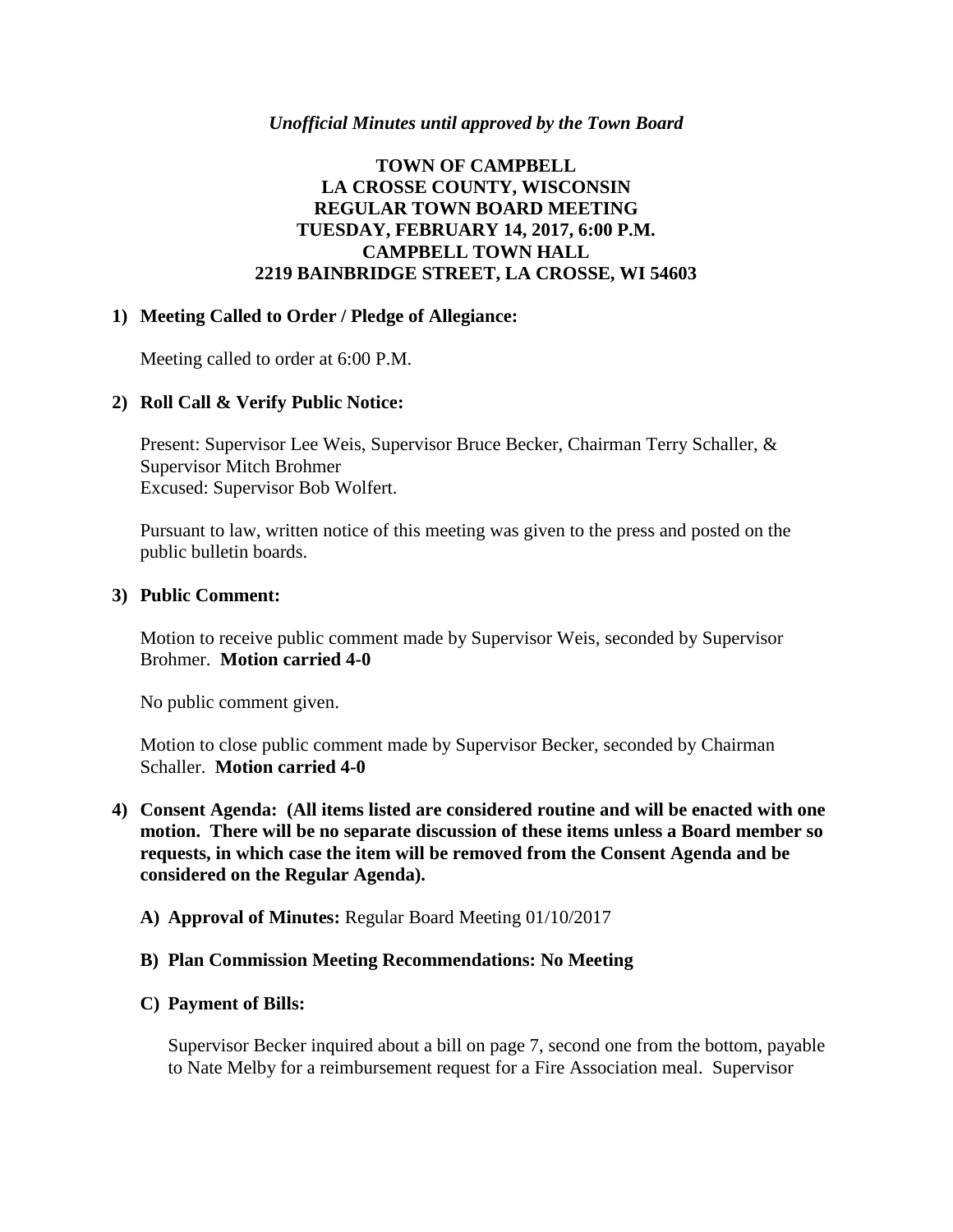Becker requests more clarification before the reimbursement is distributed. Chairman Schaller stated that he would be able to look into this item further.

Motion to approve the Consent Agenda minus check #42234 for further information made by Supervisor Weis, seconded by Supervisor Becker. **Motion carried 4-0**

# **5) Business:**

**A)** Steve Earp, 1212 Bainbridge St., request for a third dog. (Clerk)

Mr. Earp spoke in favor of his request for the third dog. Mr. Earp stated that currently uses the dogs for a program under North America Squirrel Association (NASA). Mr. Earp stated that he has two dogs currently and one of the dogs is at the age of 13. Mr. Earp is looking to replace the ageing dog. Mr. Earp stated that it takes approximately one year to train a dog for this service. Suggestions were made to bring the item back to the Board at next month's meeting when Supervisor Wolfert would be back.

Motion to approve Steve Earp, 1212 Bainbridge St., request for a third dog made by Supervisor Brohmer, seconded by Chairman Schaller. **Motion failed 2-2 (Supervisor Becker and Supervisor Weis voted "against")**

**B)** Russ Kiviniemi, Cedar Corporation, discussion regarding the procedure to fill hole near Kwik Trip and create a park at the location. (Becker)

Mr. Kiviniemi spoke to the Board regarding the procedure to fill hole near Kwik Trip. Mr. Kiviniemi mentioned that the entire project could cost as much as \$200,000.

# **No Action Taken**

**C)** Application for payment #1 in the amount of \$560,644.28 to Gerke Excavating, Inc. for 2016 streets and roads projects. (Becker)

Mr. Kiviniemi also spoke regarding the payment request. Mr. Kiviniemi mentioned that there are some items that need further clarification and would be addressed later. Mr. Kiviniemi also mentioned that there are current items on the punch lists that would be finalized in spring and a final payment would follow.

Motion to approve payment #1 in the amount of \$560,644.28 to Gerke Excavating, Inc. with the contingencies that Cedar Corp and Gerke Excavating work out the details for the final punch list items and payment made by Supervisor Becker, seconded by Supervisor Weis. **Motion carried 4-0**

**D)** Approval of refunds due for overpayments of 2016 real estate taxes. (Clerk)

Motion to approve refunds due for 2016 real estate taxes in the amount of \$2,954.16 made by Supervisor Weis, seconded by Supervisor Becker. **Motion carried 4-0**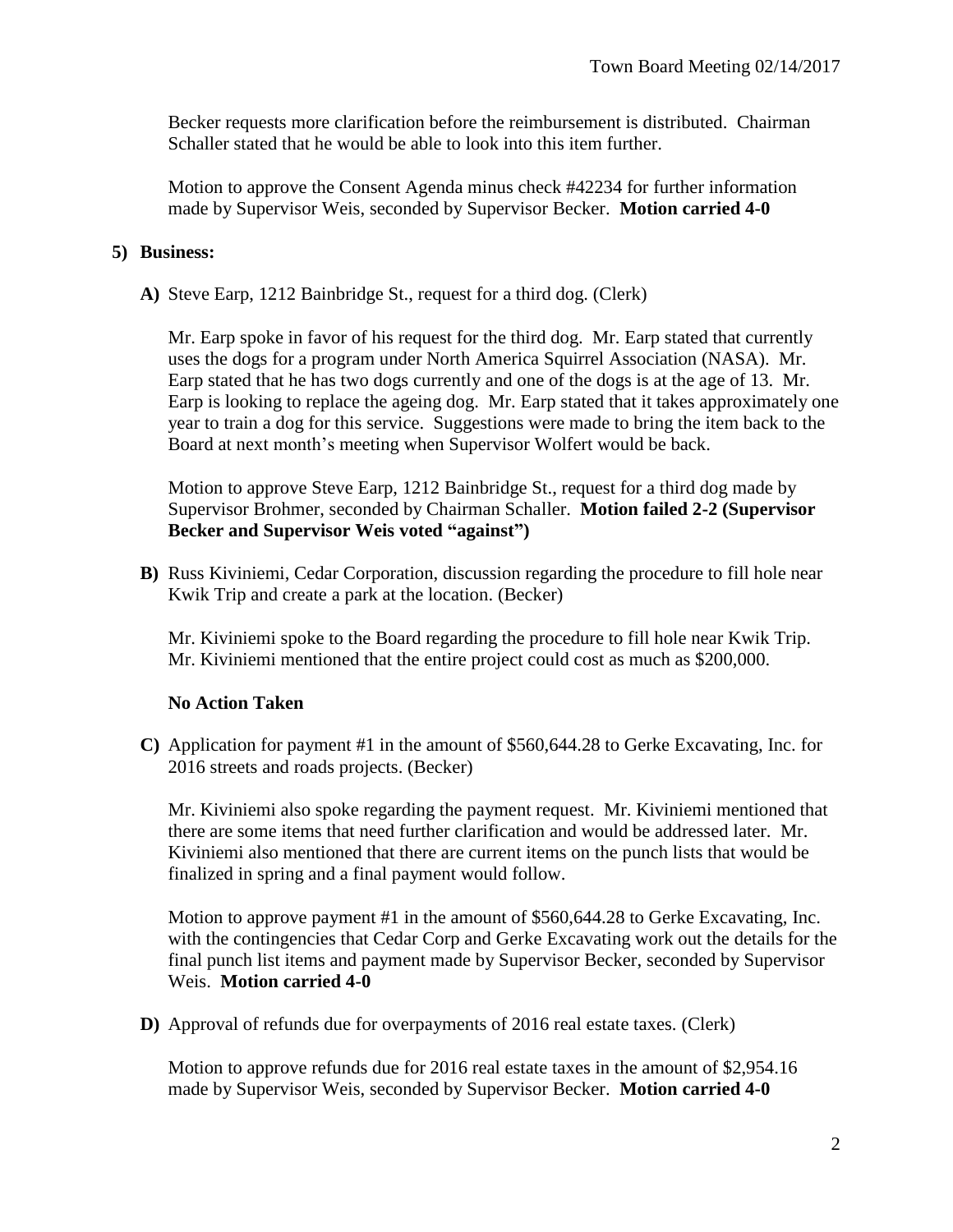**E)** Approval of a Temporary Class "B" Retailer's License for the French Island Lions Club for February 25, 2017 at the Community Center. (Clerk)

Motion to approve a Temporary Class "B" Retailer's License for the French Island Lions Club for February 25, 2017 at the Community Center made by Supervisor Weis, seconded by Supervisor Brohmer. **Motion carried 4-0**

**F)** Request for Proposals for Town phone system upgrades. (Held Over)(Clerk)

Clerk Hawkins mentioned that he has not received any additional proposals. Clerk Hawkins stated that he has contacted several other business and is expecting them to arrive later. Clerk Hawkins asked that this item be held over to next month's meeting.

Motion to postpone agenda item  $(5)(F)$  until next month's meeting to allow for the additional proposals made by Supervisor Becker, seconded by Chairman Schaller. **Motion carried 4-0**

**G)** Changes to the Town Drug & Alcohol Policy in the Employee Handbook, in addition to other possible changes to the Handbook. (Held Over)(Clerk)

Motion to approve the changes to the Town Drug  $&$  Alcohol Policy in the Employee Handbook as presented made by Supervisor Brohmer, seconded by Supervisor Becker. **Motion carried 4-0**

**H)** Memorandum of Understanding (MOU) for K-9 compensation to Officer Czys. (Chair)

Motion to postpone agenda item  $(5)(H)$  until next month's meeting made by Supervisor Becker, seconded by Supervisor Weis. **Motion carried 4-0**

**I)** Approval of a Joint Powers Agreement for County 9-1-1 Emergency Systems. (Chair)

Motion to approve a Joint Powers Agreement for County 9-1-1 Emergency Systems for the year 2017 made by Supervisor Brohmer, seconded by Supervisor Weis. **Motion carried 4-0**

**J)** Placement of stop signs at the intersections of Caroline and Tellin Court. (Becker)

Motion to approve a stop sign at the corner of Caroline and Tellin Court in the southeast corner made by Supervisor Becker, seconded by Supervisor Weis. **Motion carried 4-0**